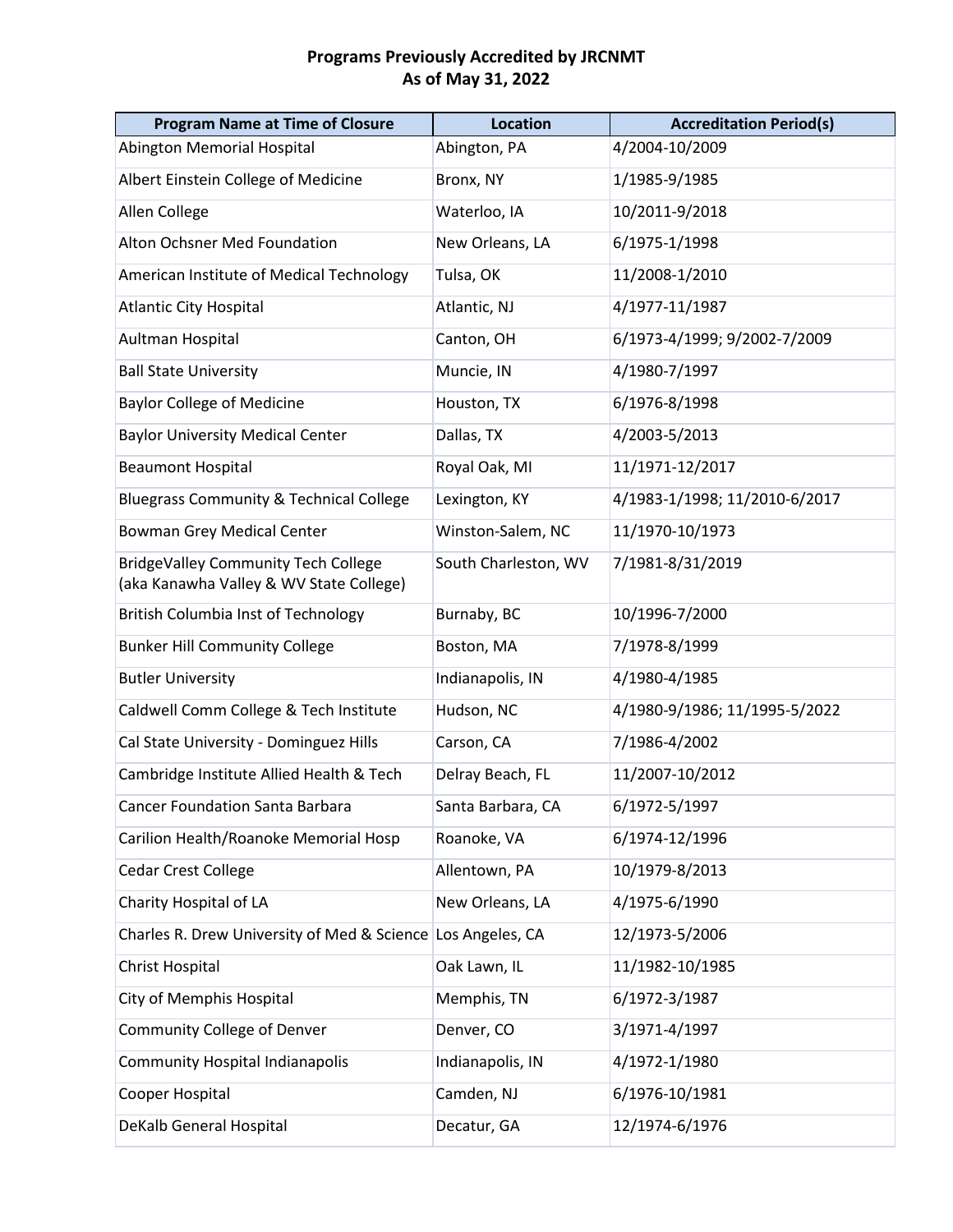| <b>Program Name at Time of Closure</b>          | <b>Location</b>    | <b>Accreditation Period(s)</b> |
|-------------------------------------------------|--------------------|--------------------------------|
| Del Mar College                                 | Corpus Christi, TX | 11/2006-8/2017                 |
| <b>Detroit General Hospital</b>                 | Detroit, MI        | 6/1976-7/1981                  |
| <b>Detroit Macomb Hospital Association</b>      | Detroit, MI        | 6/1972-9/1988                  |
| <b>Detroit Receiving Hospital</b>               | Detroit, MI        | 7/1976-3/1981                  |
| Duke University Medical Center                  | Durham, NC         | 11/1970-9/1983                 |
| Edward Hines Jr. VA Hospital                    | Hines, IL          | 6/1971-7/2112                  |
| El Paso Community College                       | El Paso, TX        | 11/1994-5/1996                 |
| <b>Emory University</b>                         | Atlanta, GA        | 6/1973-8/1985                  |
| <b>Essex Community College/John Hopkins</b>     | Baltimore, MD      | 10/1977-5/1995                 |
| <b>Family Hospital</b>                          | Milwaukee, WI      | 4/1982-7/1986                  |
| <b>Fayetteville-Johnston Community Colleges</b> | Smithfield, NC     | 10/2014 - 5/2017               |
| <b>Frederick Community College</b>              | Frederick, MD      | 10/2011-12/2018                |
| George Washington University                    | Washington, DC     | 9/1979-4/1987; 5/1990-8/1998   |
| Georgetown University Hospital                  | Washington, DC     | 4/1980-12/1984                 |
| Georgia Northwestern Technical College          | Rome, GA           | 4/2005-1/2011                  |
| <b>Goddard Memorial Hospital</b>                | Stoughton, MA      | 10/1983-7/1988                 |
| <b>Grand View Hospital</b>                      | Dayton, OH         | 11/1975-9/1983                 |
| <b>Grisinger Medical Center</b>                 | Danville, PA       | 10/1979-3/1990                 |
| Gunderson Lutheran Health System                | La Crosse, WI      | 5/1995-11/2008                 |
| <b>Gwynedd Mercy College</b>                    | Darby, PA          | 7/1978-8/1988                  |
| Halifax Medical Center                          | Daytona Beach, FL  | 5/1994-12/1999                 |
| Harbor-UCLA Medical Center                      | Torrance, CA       | 4/2002-8/2013                  |
| Harlem Hospital Center                          | New York, NY       | 12/1974-6/1976                 |
| Harper Grace Hospital                           | Detroit, MI        | 4/1979-11/1980                 |
| Harrisburg Polyclinic Hospital                  | Harrisburg, PA     | 6/1972-9/1985                  |
| Hennepin County Medical Center                  | Minneapolis, MN    | 12/1973-8/1983                 |
| Henry Ford Hospital                             | Detroit, MI        | 7/1976-11/1985                 |
| Hillcrest Hospital/Nuclear Med Institute        | Cleveland, OH      | 6/1972-8/1984                  |
| <b>Hillcrest Medical Center</b>                 | Tulsa, OK          | 12/1975-7/1980                 |
| <b>Holy Family Hospital</b>                     | Spokane, WA        | 6/1976-9/1981                  |
| <b>Hospital Center Orange</b>                   | Orange, NJ         | 7/1976-1/1985                  |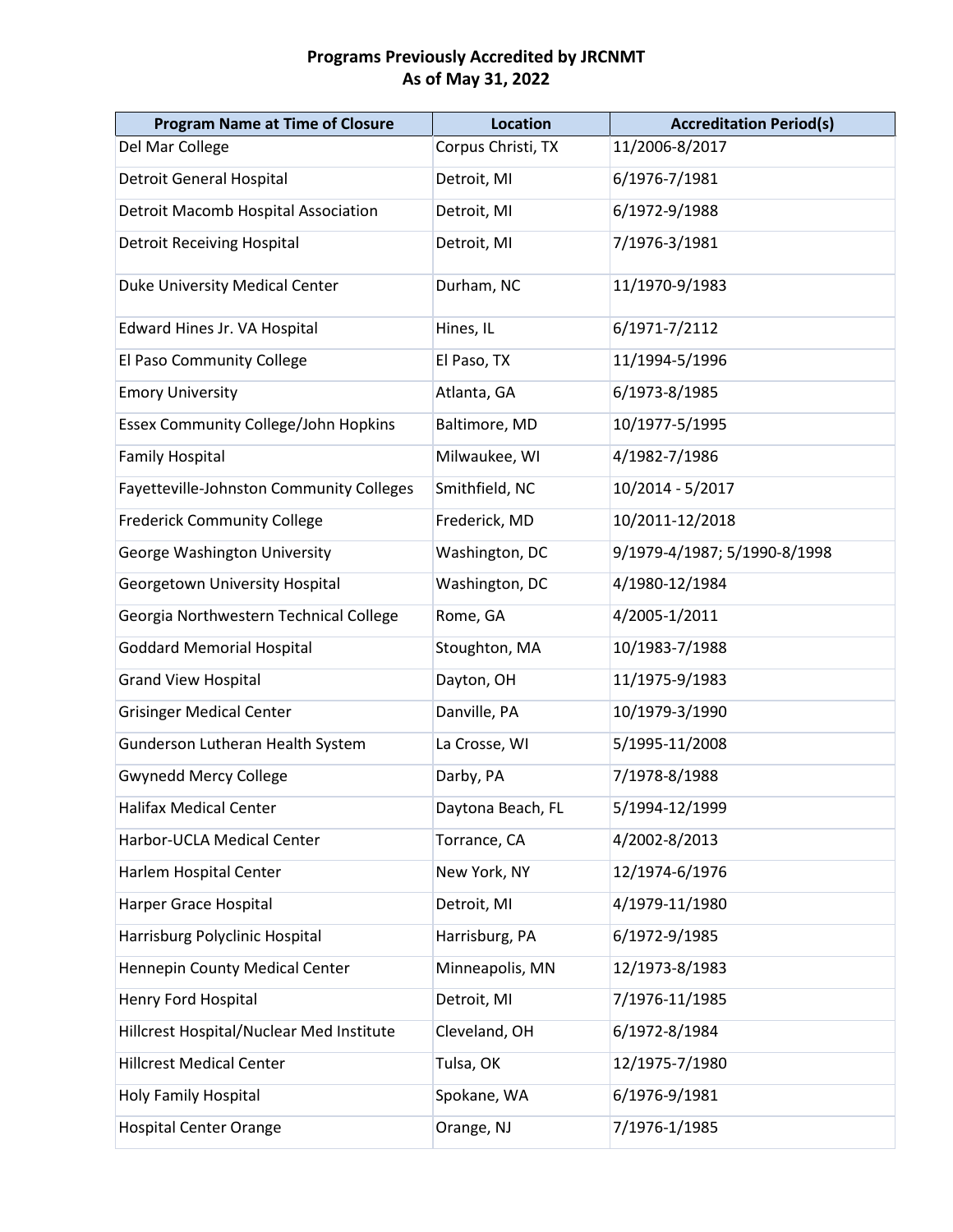| <b>Program Name at Time of Closure</b>                                                        | <b>Location</b>      | <b>Accreditation Period(s)</b>       |
|-----------------------------------------------------------------------------------------------|----------------------|--------------------------------------|
| Hospital of University of Pennsylvania                                                        | Philadelphia, PA     | 10/1989-9/1993                       |
| Illinois Masonic Medical Center                                                               | Chicago, IL          | 10/1978-9/1985                       |
| <b>Institute of Allied Medical Professions</b>                                                | New York, NY         | 10/1981-11/2010                      |
| Jackson Memorial Hospital                                                                     | Miami, FL            | 6/1972-2/2014                        |
| Jefferson Community & Technical College                                                       | Louisville, KY       | 12/1976-5/2002 UL; 5/2002-6/2013 JCC |
| <b>JFK Medical Center</b>                                                                     | Edison, NJ           | 6/1976-3/1992; 3/1999-10/2015        |
| Kent State University                                                                         | Salem, OH            | 4/2004-12/2014                       |
| LA County - USC Med Center                                                                    | Los Angeles, CA      | 4/1977-7/1998                        |
| Lansing Community College                                                                     | Lansing, MI          | 7/1978-9/1979                        |
| Lincoln College of New England                                                                | Southington, CT      | 4/2009-8/2014                        |
| Los Angeles City College                                                                      | Los Angeles, CA      | 6/1973-6/1987                        |
| Louisville Baptist Hospital                                                                   | Louisville, KY       | 10/1978-7/1980                       |
| Lutheran General Hospital                                                                     | Park Ridge, IL       | 6/1976-10/1980                       |
| <b>Macomb Community College</b>                                                               | Warren, MI           | 10/2009-6/2013                       |
| Maine College of Health Professions<br>(aka Central Maine Medical Center)                     | Lewiston, ME         | 10/1997-12/2017                      |
| Manhattan College                                                                             | Riverdale, NY        | 4/1977-3/1999; 10/2016-5/2022        |
| <b>McLennan Community College</b>                                                             | Waco, TX             | 4/1982-8/1986                        |
| <b>Medical Education &amp; Training Campus</b><br>(aka Naval School of Health Sciences in VA) | Fort Sam Houston, TX | 6/1972 -8/2012                       |
| Medical University of South Carolina                                                          | Charleston, SC       | 10/1980-1986                         |
| <b>Memorial Hospital Association</b>                                                          | Modesto, CA          | 12/1976-10-1982                      |
| <b>Menorah Medical Center</b>                                                                 | Kansas City, MO      | 10/1972-6/1977                       |
| <b>Mercer Medical Center</b>                                                                  | Clinton, NJ          | 6/1976-10/1981                       |
| Mercy College of Health Sciences                                                              | Des Moines, IA       | 10/2005-12/2015                      |
| <b>Methodist Healthcare</b>                                                                   | Memphis, TN          | 10/1978-11/2012                      |
| Methodist Hospital of Indiana                                                                 | Indianapolis, IN     | 6/1975-10-1980                       |
| Miami Valley Hospital                                                                         | Dayton, OH           | 11/1975-8/1986                       |
| Middle Georgia Technical College                                                              | Warner Robins, GA    | 9/2002-1/2008                        |
| <b>Middlesex Community College</b>                                                            | Middletown, CT       | 10/1992-4/1997                       |
| Middlesex General Hospital                                                                    | New Brunswick, NJ    | 1/1978-6/1986                        |
| Milwaukee County General Hospital                                                             | Milwaukee, WI        | 6/1972-9/1995                        |
| Misericordia University                                                                       | Dallas, PA           | 5/1991-05/2015                       |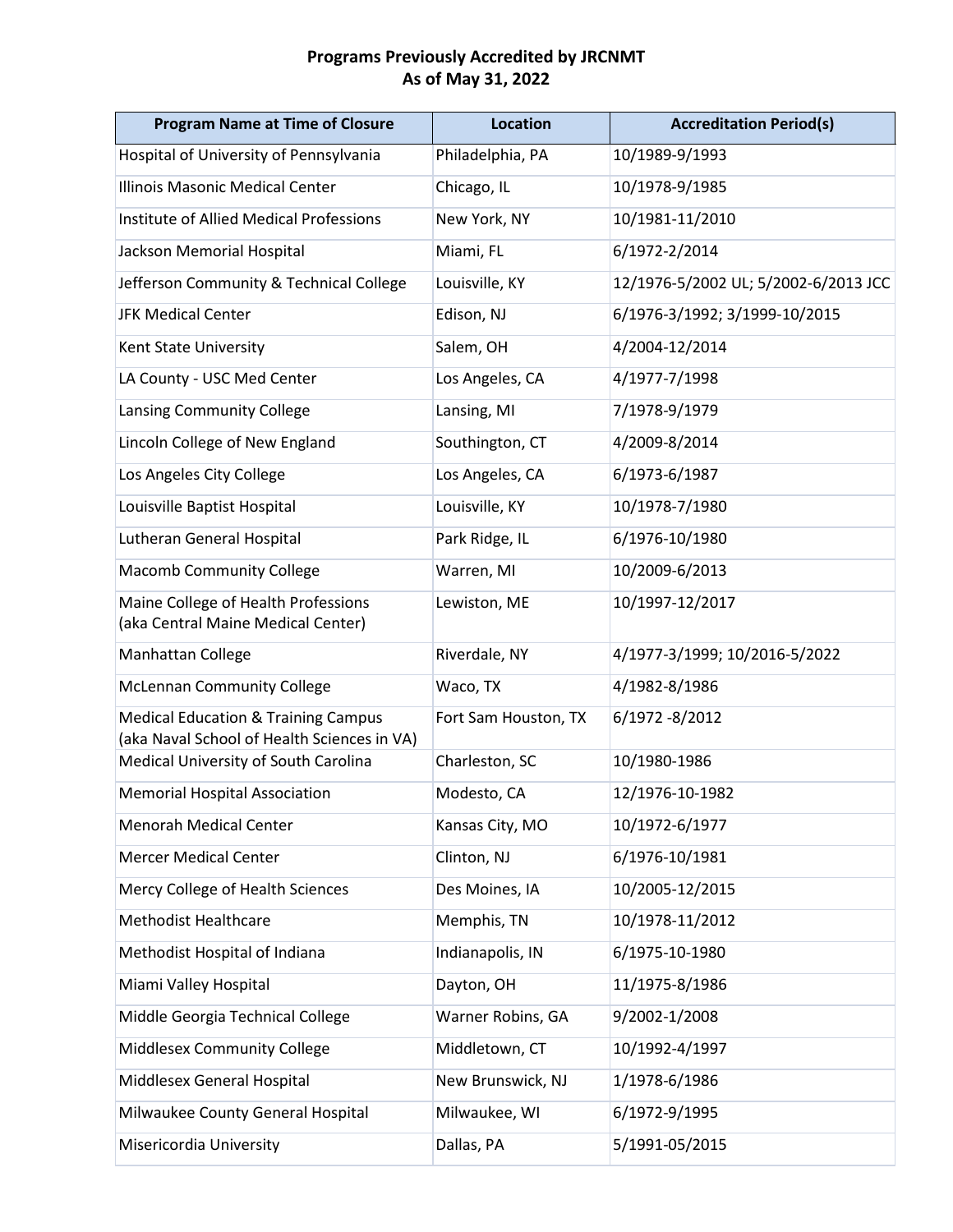| <b>Program Name at Time of Closure</b>                     | <b>Location</b>                        | <b>Accreditation Period(s)</b> |
|------------------------------------------------------------|----------------------------------------|--------------------------------|
| <b>Monmouth Medical Center</b>                             | Long Branch, NJ                        | 4/1977-10/1981                 |
| Moraine Park Technical College                             | Fond du Lac, WI                        | 4/2008-7/2010                  |
| <b>Mount Sinai Medical Center</b>                          | Miami Beach, FL                        | 6/1976-9/1998                  |
| Nassau County Medical Center                               | East Meadow, NY                        | 4/1977-10/1979                 |
| New York University Medical Center                         | New York, NY                           | 6/1975-4/2003                  |
| Newton Wellesley Hospital                                  | Newton Lower Falls, MA 10/1978-10/1986 |                                |
| Northport VA Medical Center                                | Northport, NY                          | 12/1976-12/2005                |
| Oregon Institute of Technology                             | Klamath Falls, OR                      | 3/2001-6/2004                  |
| Our Lady of Mercy Hospital                                 | Dyer, IN                               | 7/1981-10/1985                 |
| Overlook Hospital                                          | Summit, NJ                             | 12/1972-9/1994                 |
| <b>Overton Brooks VA Medical Center</b>                    | Shreveport, LA                         | 12/1976-8/1999                 |
| Palmdale General Hospital                                  | Palmdale, CA                           | 6/1976-10/1981                 |
| Peninsula Hospital Center                                  | Far Rockaway, NY                       | 4/1977-10/1981                 |
| Penrose Hospital                                           | Colorado Springs, CO                   | 6/1973-9/1987                  |
| <b>Pitt Community College</b>                              | Greenville, NC                         | 10/1993-7/1998                 |
| Presbyterian University Hospital                           | Pittsburgh, PA                         | 12/1975-7/1980                 |
| Queen's College                                            | Charlotte, NC                          | 4/1979-6/1984                  |
| Quinnipiac College                                         | Hamden, CT                             | 4/1980-8/1988                  |
| <b>Radiation Therapy Medical Group</b>                     | Riverside, CA                          | 4/1977-4/1979                  |
| <b>Reading Area Community College</b>                      | Reading, PA                            | 7/1978-8/1980                  |
| <b>Richland Memorial Hospital</b>                          | Columbia, SC                           | 12/1976-10/1982                |
| Riverside Methodist Hospital                               | Columbus, OH                           | 4/1977-2/1988                  |
| <b>Riverview Medical Center</b>                            | Red Bank, NJ                           | 10/1992-5/1997                 |
| Rochester Inst of Technology                               | Rochester, NY                          | 4/1977-5/2006                  |
| Rutgers, the State University of NJ<br>(Early name: UMDNJ) | Scotch Plains, NJ                      | 12/1975-8/2019                 |
| Scott & White Memorial Hospital                            | Temple, TX                             | 12/1976-7/1980                 |
| Seattle University                                         | Seattle, WA                            | 7/1976-7/1989                  |
| Self Memorial Hospital                                     | Greenwood, SC                          | 12/1974-7/1981                 |
| South Coast Nuclear Medicine                               | Santa Barbara, CA                      | 3/2000-10/2005                 |
| Southcentral PA Consortium (Harrisburg H)                  | Harrisburg, PA                         | 3/1972-9/1994                  |
| Southeast Technical Institute                              | Sioux Falls, SD                        | 10/1992-8/2019                 |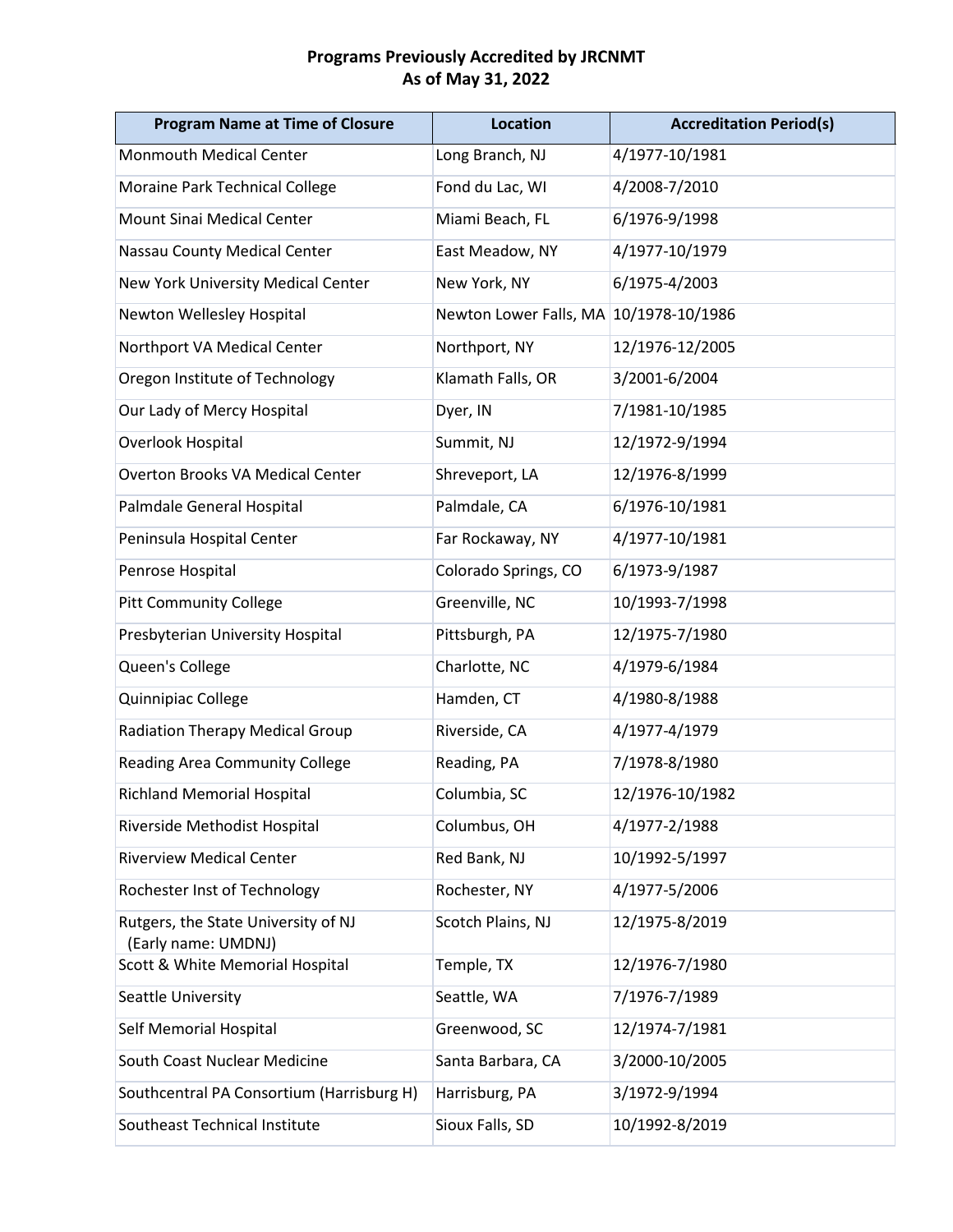| <b>Program Name at Time of Closure</b>     | <b>Location</b>    | <b>Accreditation Period(s)</b>                  |
|--------------------------------------------|--------------------|-------------------------------------------------|
| Springfield Technical Community College    | Springfield, MA    | 6/1976-9/2014                                   |
| St. Anthony Hospital                       | Michigan, IN       | 4/1984-12/1986                                  |
| St. Anthony Hospital                       | Denver, CO         | 6/1971-9/1986; 3/1993-3/1996                    |
| St. Barnabas Medical Center                | Livingston, NJ     | 12/1975-4/1989                                  |
| St. Catherine's Hospital                   | Garden City, KS    | 12/1974-9/1978                                  |
| St. Elizabeth Health Center                | Youngstown, OH     | 6/1974-9/2008                                   |
| St. Francis Hospital                       | Tulsa, OK          | 12/1974-10/1979                                 |
| St. Francis Hospital                       | Wichita, KS        | 4/1977-5/1983                                   |
| St. Francis Medical Center                 | Lynwood, CA        | 12/1976-6/1982                                  |
| St. Francis Medical Center                 | Cape Girardeau, MO | 6/1972-10/1985                                  |
| St. Francis Medical Center                 | Peoria, IL         | 10/1977-9/1994                                  |
| St. John Hospital                          | Detroit, MI        | 4/1987-10/1996                                  |
| St. John's Mercy Medical Center            | St. Louis, MO      | 6/1975-2/1987                                   |
| St. Joseph Hospital                        | Towson, MD         | 11/1982-12/1984                                 |
| St. Joseph Hospital                        | Paterson, NJ       | 4/1977-12/1984                                  |
| St. Joseph Hospital                        | Orange, CA         | 11/1972-9/1983                                  |
| St. Luke's Hospital                        | Kansas City, MO    | 12/1976-8/1994                                  |
| St. Mary Hosp - Alveno Co Milwaukee        | Milwaukee, WI      | 12/1975-9/1994                                  |
| St. Mary Hospital                          | Richmond, VA       | 4/1983-4/1988                                   |
| St. Mary Nazareth Hospital Center          | Chicago, IL        | 6/1974-6/1979                                   |
| St. Mary's Hospital Madison                | Madison, WI        | 6/1973-6/1981                                   |
| St. Mary's University of Minnesota         | Winona, MN         | 7/1978-12/2020                                  |
| St. Vincent Infirmary                      | Little Rock, AR    | 6/1974-10/1997                                  |
| St. Vincent's Hospital Manhattan           | New York, NY       | 10/1983-4/2010                                  |
| St. Vincent's Med Ctr Richmond             | Staten Island, NY  | 11/1995-6/2001                                  |
| St. Vincent's Medical Center               | Bridgeport, CT     | 4/1977-3/1997                                   |
| St. Vincent's Medical Center               | Jacksonville, FL   | 9/2002-12/2016                                  |
| <b>Stony Brook University</b>              | Stony Brook, NY    | 4/2017 - 6/2018                                 |
| <b>SUNY Health Science Center Brooklyn</b> | Brooklyn, NY       | 5/1990-6/1996                                   |
| SUNY Upstate Med Ctr-SUNY HSC Syracuse     | Syracuse, NY       | 12/1976-10/1979; 4/1982-/1985;<br>3/1993-9/1997 |
| <b>Sutter Community Hospital</b>           | Sacramento, CA     | 11/1970-1/1995                                  |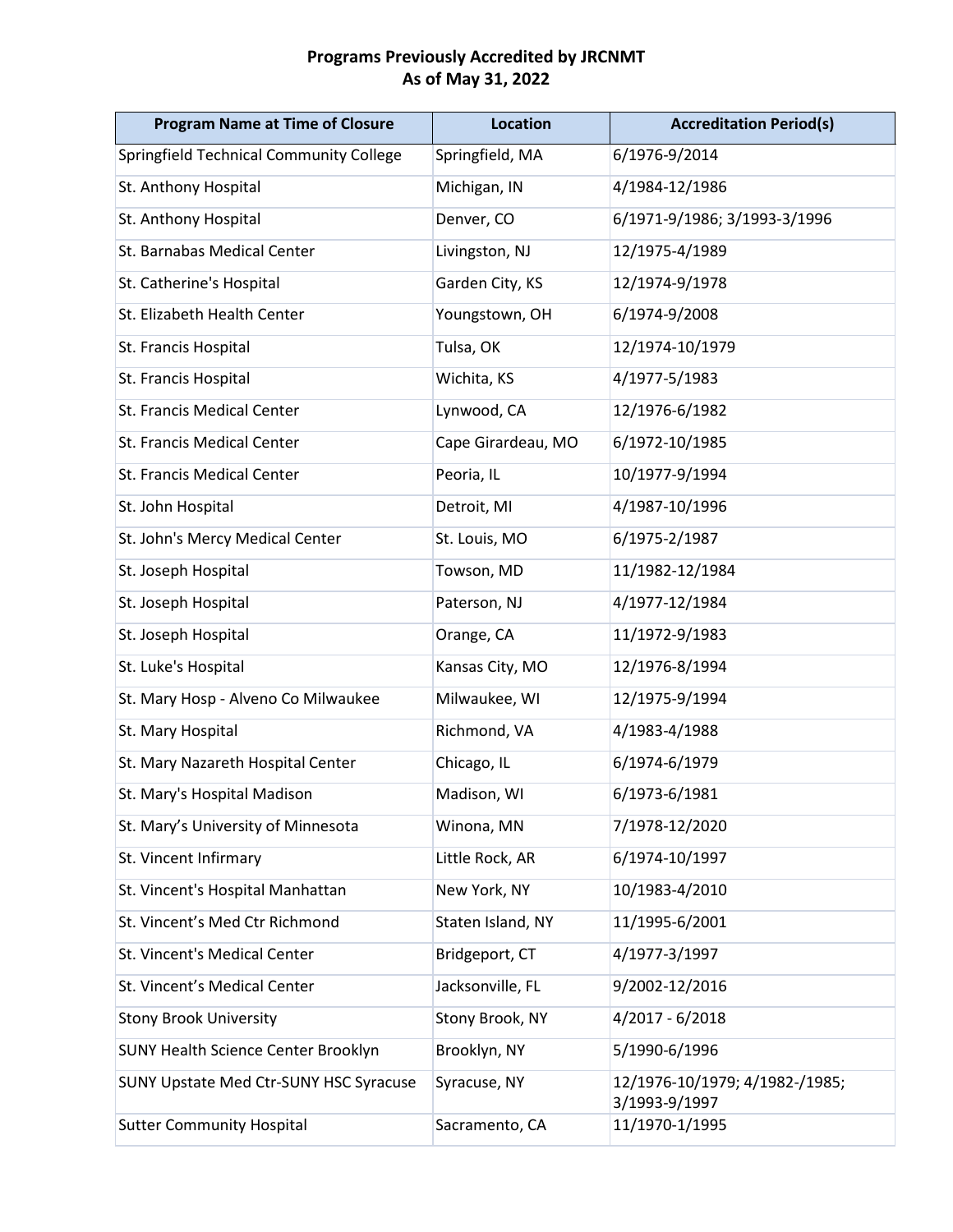| <b>Program Name at Time of Closure</b>      | <b>Location</b>     | <b>Accreditation Period(s)</b> |
|---------------------------------------------|---------------------|--------------------------------|
| Temple University Hospital                  | Philadelphia, PA    | 6/1976-10/1980; 4/1983-9/1996  |
| The Brooklyn Hospital                       | Brooklyn, NY        | 12/1976-10/1981                |
| The Edward Mallinckrodt Institute           | St. Louis, MO       | 6/1972-11/1987                 |
| The Methodist Hospital                      | Brooklyn, NY        | 10/1979-10/1981                |
| The Ohio State Univ Wexner Medical Ctr      | Columbus, OH        | $6/1973 - 6/2020$              |
| Thomas Jefferson University                 | Philadelphia, PA    | 11/2007-9/2020                 |
| <b>Trinity Medical Center</b>               | Minot, ND           | 11/1973-2/1981                 |
| <b>Triton College</b>                       | River Grove, IL     | 6/1974-8/6/2021                |
| Tumor Institute of Swedish Hospital         | Seattle, WA         | 6/1976-6/1988                  |
| UMass Healthcare / Worcester State Univ.    | Worcester, MA       | 4/1979-6/2018                  |
| University of Arizona - Univ Medical Center | Tucson, AZ          | 10/1978-1/1990                 |
| University of California Davis Med Ctr      | Sacramento, CA      | 12/1973-2/1987                 |
| University of California Medical Center     | San Francisco, CA   | 10/1978-9/1997                 |
| University of California San Diego Med Ctr  | San Diego, CA       | 3/1992-1/1998                  |
| University of Detroit                       | Detroit, MI         | 4/1980-4/1988                  |
| University of Louisville                    | Louisville, KY      | 12/1976-5/2002                 |
| University of Michigan University Hospital  | Ann Arbor, MI       | 12/1976-10/1982                |
| University of Nebraska Medical Center       | Omaha, NE           | 6/1974-2/2017                  |
| University of Nevada Las Vegas              | Las Vegas, NV       | 4/1980-1/2016                  |
| University of Tennessee Medical Center      | Knoxville, TN       | 10/1983-7/2011                 |
| University of Vermont                       | Burlington, VT      | 11/1970-5/2019                 |
| Univ of Virginia Health Science Center      | Charlottesville, VA | 6/1971-8/1997                  |
| <b>UPMC Jameson Health</b>                  | New Castle, PA      | 10/2003-10/2016                |
| <b>VA Hospital</b>                          | Minneapolis, MN     | 6/1973-1/1984                  |
| VA Hospital                                 | East Orange, NJ     | 6/1976-10/1981                 |
| VA Hospital                                 | Portland, OR        | 10/1979-1/1996                 |
| VA Medical Center West Los Angeles          | Los Angeles, CA     | 6/1971-2/1997                  |
| Valencia Community College                  | Orlando, FL         | 3/1992-7/1998                  |
| <b>Wagner College</b>                       | Staten Island, NY   | 10/1978-10/1990                |
| <b>Washington Memorial Hospital</b>         | Turnerville, NJ     | 10/1978-4/1983                 |
| <b>Weber State College</b>                  | Ogden, UT           | 7/1978-10/1979; 4/1985-4/1995  |
| <b>Wesley Medical Center</b>                | Wichita, KS         | 6/1971-6/1986                  |